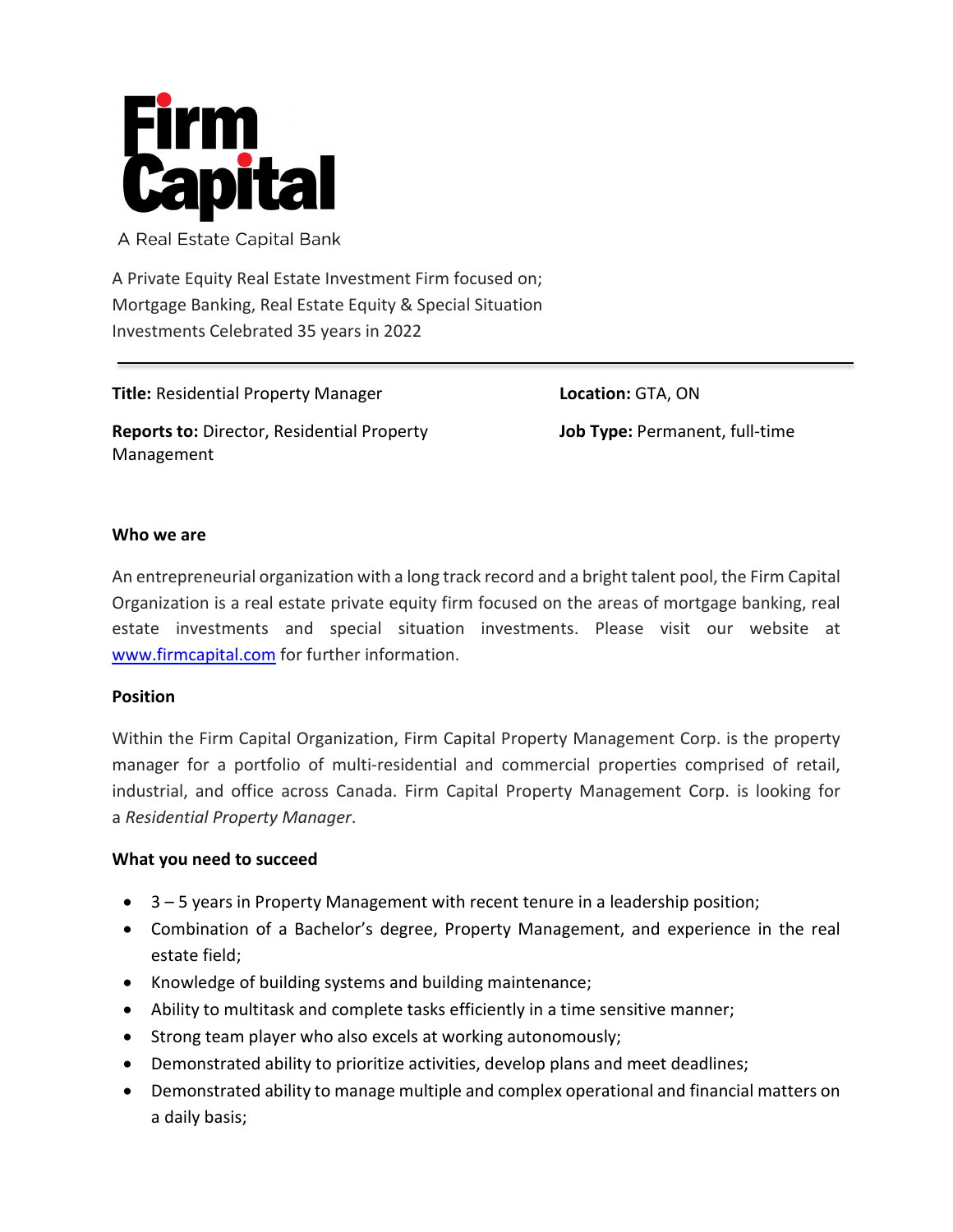- Proven experience with the administration and management of a multi-site portfolio;
- Entrepreneurial by nature and results oriented;
- Strong verbal and communication skills; Must be fluent in English (written and oral);
- Ability to analyze and interpret needs of tenants and leases;
- Demonstrated ability to read and interpret property financial statements;
- Travel between property sites is required, therefore a car and valid license is required.
- Computer proficiency with MS Office and experience with Yardi Voyager is preferred;

### **Your new role**

- Responsible for tenant receivables (A/R), leasing matters, ensuring buildings are consistently at minimal vacancy, and operation reports;
- Maintain positive tenant and public relations by effectively handling all tenant needs and concerns onsite;
- Coordinate annual inspections with the City and solve any outstanding issues;
- Conduct weekly site inspections, arrange and monitor necessary required maintenance, create action plans, and monitor individual site performance to maximize efficiency of a diverse portfolio which includes retail, industrial, and residential properties;
- Obtain quotes and negotiate contracts for major building renovations and improvements;
- Oversee all capital projects for the respective portfolio;
- Prepare and monitor annual operating budgets for all properties;
- Review and implement cost control and revenue improvement programs;
- Review marketing and advertising programs to obtain and maintain maximum tenant leasing;
- Conduct marketing surveys;
- Perform and document staff evaluations including, but not limited to, performance reviews, corrective action reviews and terminations;
- Analyze A/R report and collect outstanding arrears; and
- Perform other duties as assigned.

# **What we offer you**

- Competitive salary, cell phone expense reimbursement and monthly car allowance
- Opportunity to advance your career as the company grows
- In-house Chef with weekly staff lunches
- Full kitchen with complimentary drinks and food
- Creative Social Committee that organizes team building events and weekly socials
- Free parking